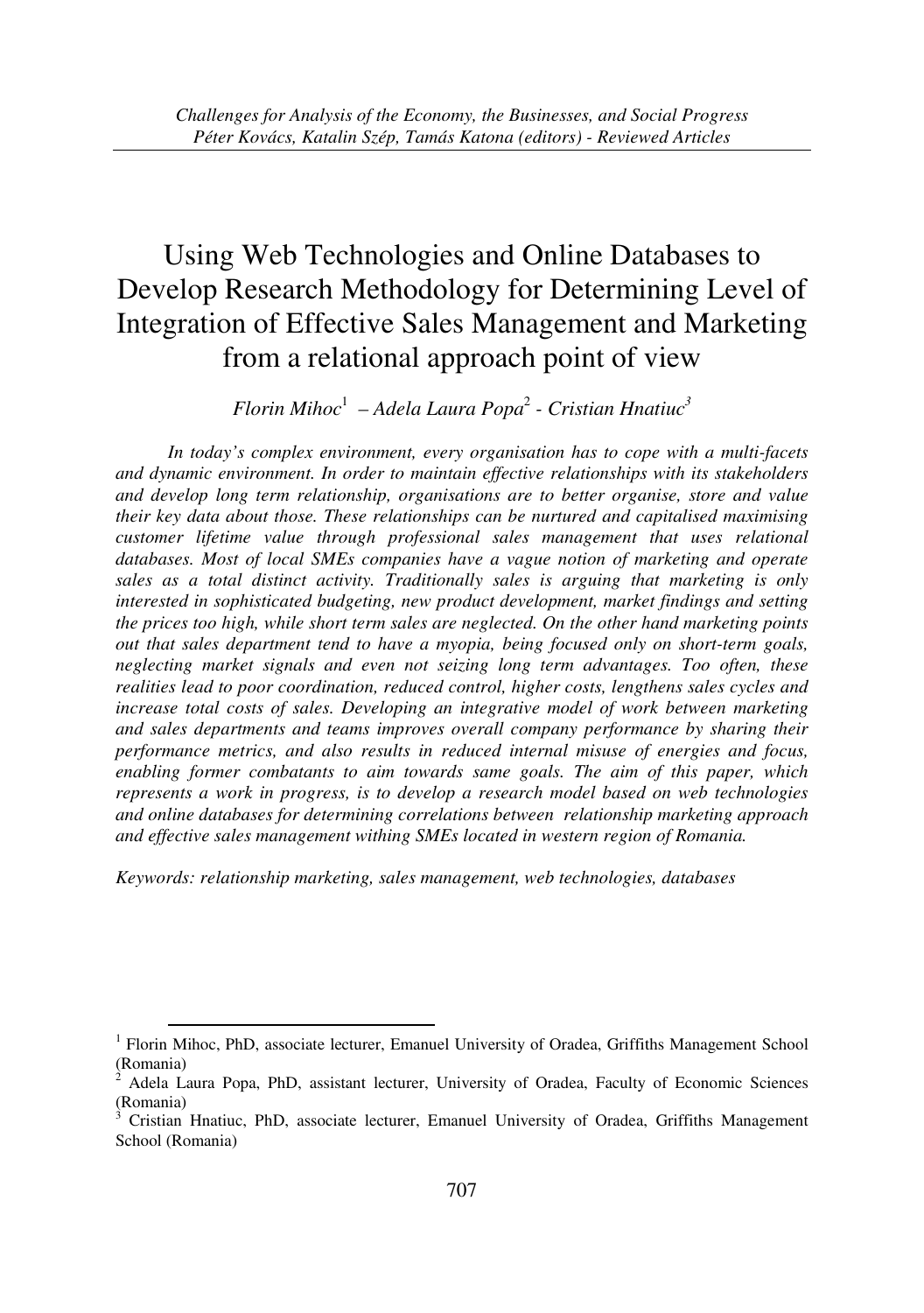### **2. Introduction**

The nature of business and the role of salespeople have changed a lot in the last years. If in the 1930-1960 the main objective of salespeople was making the sale, in the 1960-1990 the focus shifted into satisfying customer needs. Nowdays, the main goal is to build strong, long-term relationships. The role of the salespeople also changed, from a mear provider, persuader and problem solver to a value creator. In meeting the everchanging demands of customers, the company now focuses on creating new alternatives, matching buyer needs with it's own capabilities. Gummesson (2002) argues that companies understand the importance of relationships and relationship marketing, but they do not clearly grasp how to implement a longterm customer relationship strategy. Traditionally, the sales department argues that marketing is only interested in developing sophisticated marketing programs, elaborate marketing budgets, coordinate new product development, integrate the marketing findings and setting the prices too high.

The premise is that the implementation of a good relationship marketing will result in an increased revenue and a reduction of costs, resulting from the retention of existing customers. Additionally, the view is that relationships will lead to better communication and coordination between the business units or different departments involved in the relationships, resulting in lower costs to serve the customers. Since it is more efficient to keep existing customers than to invest in getting a new customer, the premise seems to be correct, but unfortunately this has not always proved to be the case. In some instances, the relationships between consumers and suppliers have deteriorated from direct implementation of relationships strategies and relationship marketing (Grayson et. al. 1999). This result has been obtain from a lack of knowledge and understanding in how to design, implement and conduct relationship marketing programs.

Gummesson (2002) states that marketing managers and, in the end, all of the company's employees need a paradigm shift. In his paradigm, everyone in the company is involved in marketing. He introduces the term of part-time marketers, where they are solicited to supplement full-time marketers. Thus, the company becomes focused on the strategy of integrating different business units and departments that work together to obtain the same business goals. However, common knowledge opinates that main responsibility and activities for marketing and sales are aligned to their respective departments, and as such the higher degree of coordination, control and in the last integration of the two the more effective the outcome.

Successful implementation of sales management and relationship marketing will nonetheless lead to better communication and information sharing, will improve the company's overall performance and will enable the business units to achieve and exceed the company's goals.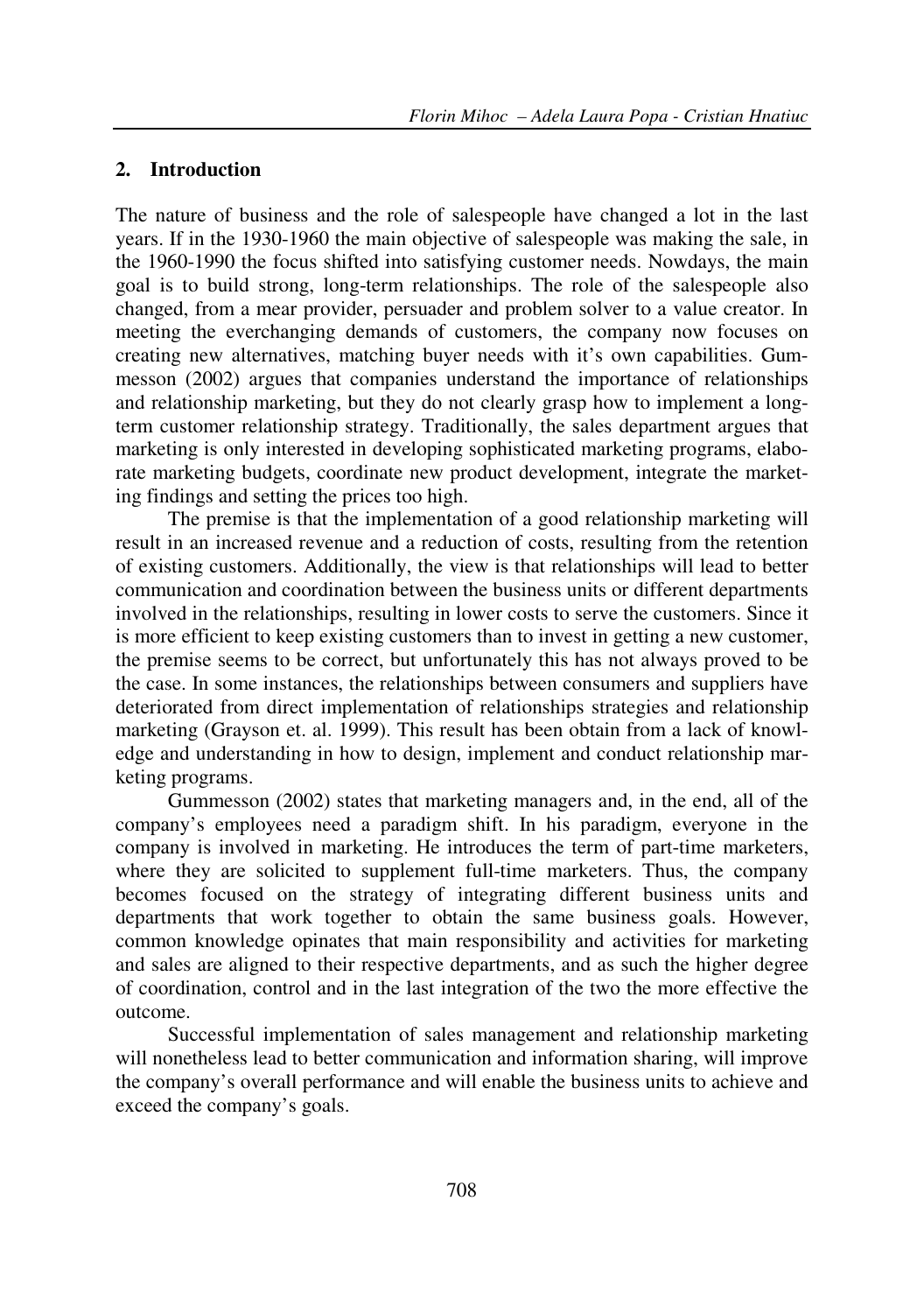# - **Relationship marketing**

Marketing of the 21st century is significantly shaped by its relationship orientation. Without altering core and aim, marketing is refocusing its efforts of increasing organizational performance through the development of long-term relationships with all its partners (suppliers, customers, other stakeholders), (Pop et al. 2009). Such a mutation, takes place on the basis of shift from transactional marketing to relational marketing (Pop–Petrescu 2008), the latter requiring a new approach to business relationships among all the partners mentioned above.

Relationship Marketing (RM) represents a relative new approach and a marketing contemporary focus setting a new way of thinking and action of marketing based on *the existence of a network of connections* between all parties involved in the exchange of products, services, ideas and rights, not limited to producer, distributor or consumer. The prestigious American Marketing Association (AMA) defines RM as "Marketing with the conscious aim to develop and manage long-term and/or trusting relationships with customers, distributors, suppliers, or other parties in the marketing environment" (AMA 2009). RM strategy is based on initiating, nurturing and valuing relationships between supplier and clients mainly, but not only as it is a wider concept taking into consideration all stakeholders. Also, RM aims to develop customer loyalty developing marketing mixes in order to achieve this goal. Core philosophy of RM states simply that a key customer has to receive continual attention (Futrell 2002). American marketing school defining RM as the process of customer loyalty development (Futrell 2000), with main objective of identifying long term partners among customers with which to develop long term and profitable relationships rather than short term transactions.

## - **Sales Management**

According to recent literature on Sales Management (SM) there is a gap between theory and practice of sales, with the later being more advanced. (Jones et al. 2005), in his own words: "much of our knowledge rests on models and assumptions that were advanced in past decades and that may need revision in light of rapidly evolving demands of the marketplace".

Some of the most recent definitions and reviews of the SM concept describe it as a process and a discipline. One of the most comprehensive and relevant definitions and content reviews is one formulated by the prestigious American Marketing Association (AMA 2009) which states that SM represents "the planning, direction, and control of the personal selling activities of a business unit, including recruiting, selecting, training, equipping, assigning, routing, supervising, paying, and motivating as these tasks apply to the sales force." SM consists of three major interdependent processes: formulation of the strategic sales objectives and program; implemen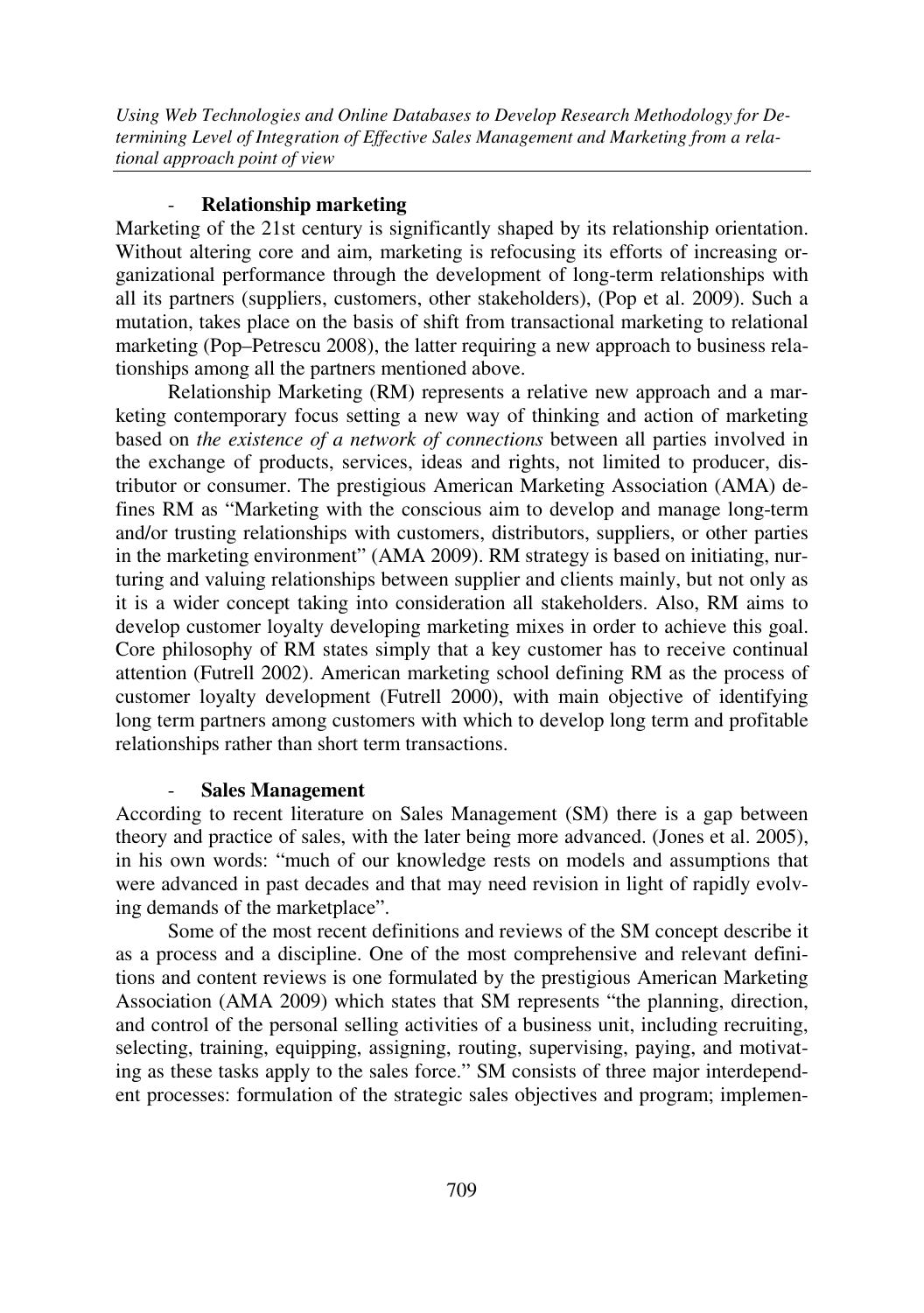tation of the program; and coordination, control and evaluation of personal selling and overall sales performance.

Key aspects worth underlining when analyzing and reviewing as a whole the concept of SM and its current macro environment with all dramatic changes and challenges occurring at a very fast rate further pointing some insights and directions regarding research, are as follows, (Geiger et al. 2009):

Rapidly changing and highly complex business environments are affecting the selling function; sales organizations have to adapt at an accelerated pace to challenges, some of which research may currently be lagging behind sales practice.

- Nowadays sales is being viewed as a strategic value-creating function in many organizations and often attracts high-level managerial involvement.

More than ever before, sales forces are held accountable for their actions in both ethical and monetary terms; profitability is an important factor for contemporary sales management, yet very little research attention has in the past been devoted to budgetary and other financial sales issues.

Sales practices and policies are in the present stage more often than not integrative in nature, bridging both across internal departments and between a number of customer-facing channels such as the internet or telemarketing. Sales research however has traditionally isolated the sales function at an individual level.

Informatic applications. Web techonolgies

Data technology applications (i.e. CRM software) provide with the integration possibility of all the data available regarding every customer. This information might be available at different levels of organization and are gathered through different communication channels, with every customer interaction experience in order to achieve a holistic perception of the customer which is extremely valuable for the organization (Bălan 2007).

Any application that aims to achieve effective customer relationship management (CRM) is relying on advanced databases containing of such inputs which further permit a three levels approach for every stage of CRM, which are: strategic, operational and analytical (Bălan 2007). One of the most important informations the CRM system can provide is to determine the most profitable customers and what are the common characteristics these share. But, first of all in order to offer appropriate and essential information about the customers, a CRM is based on an effective marketing database. (Popa–Sasu 2008)

In order to reach marketing objectives, organisations are to know their customers. In order to know their customers, they are to gather information which have to be organized in a database fashion. This whole process allows organizations to practice database marketing (Kotler et al. 2006). Nonetheless databases are not a scope themselves, they are rather instruments that facilitate reaching primary marketing objectives. This aim is operationalised through a DataBase System – DBS,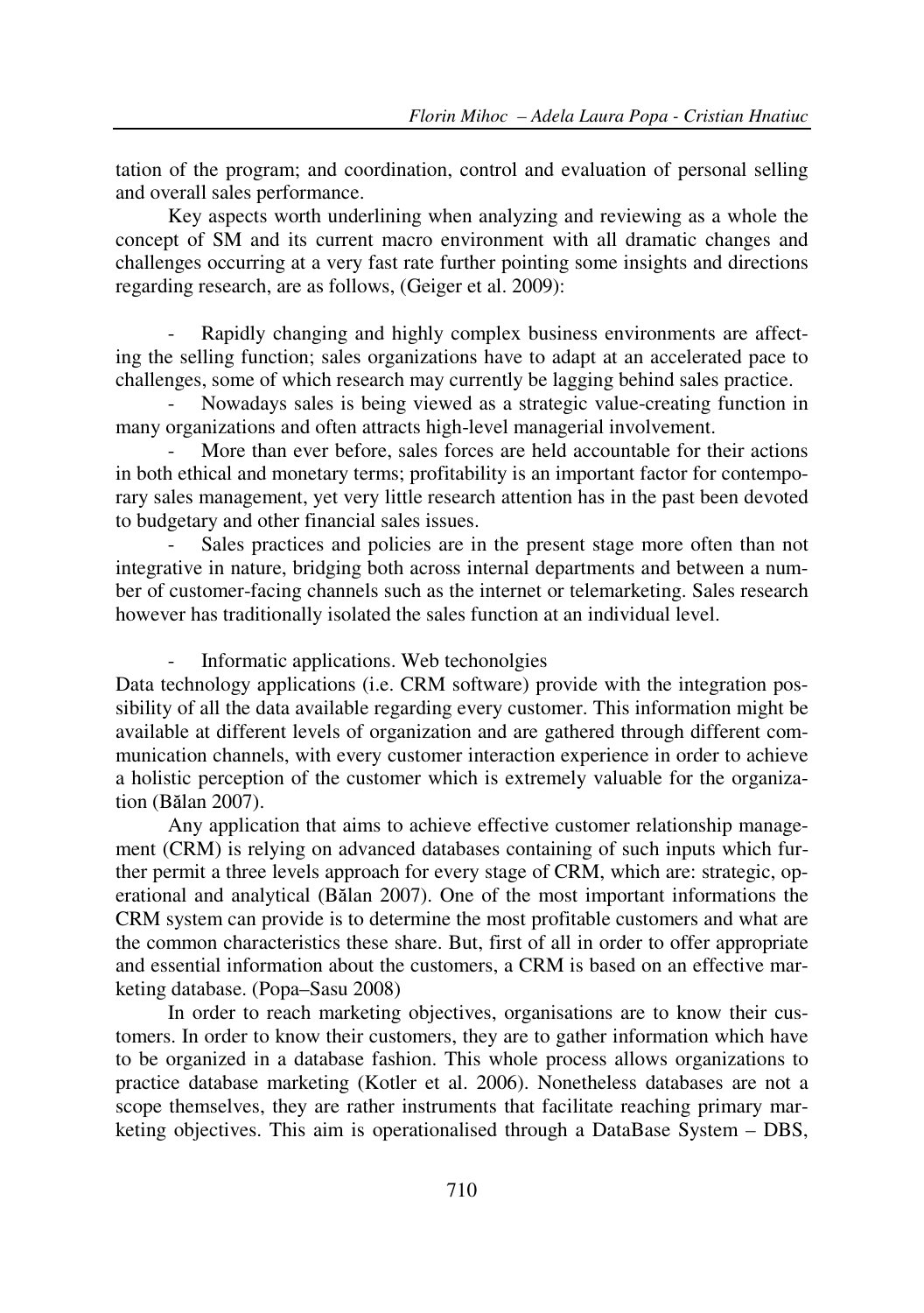represents an assembling of interrelated elements that contribute to realization and usage of a database application.

Marketing decisions, both related to market and to marketing mix are founded on marketing research and data analysis, whether data are obtained from external or internal sources. Data storage in databases constructs that are developed according to organization demands represents a solid foundation for achieving decision related marketing objectives such as: awareness and knowledge of customer needs, identification of potential customers (prospects), identification of ideal customer vis a vis different criteria (customer value, sales volume, customer profitability, etc.), customer loyalty and customer relationship analysis through surveys that identify loyal customer profiles, characteristics of these ones, relationship evolution over a time period.

As two well know professors underlined in Marketing Management (Kotler– Keller 2008), through complex data mining marketing researchers are able to extract out of total information amount, useful information related to: individuals, patterns, and different customer segments. Data mining requires advanced statistical and mathematical analysis techniques such as cluster analysis, predictive data formation and neuronal analysis.

Also, the research in marketing can benefit from the availability of Web technologies. According to Gay and colleagues (Gay et al. 2007), marketing research generally involves the compromise of three factors: the cost, the speed and the accuracy. Using Web technologies when appropriate, may have a positive impact on all these three factors mentioned before. The required time for research is significantly shorter, the research is more price convenient, there are no geographical borders, and the possibility to store data directly in online databases – are just a few of the advantages provided by web technologies. Even if we reffer to the exploratory research or to the descriptive research, researcher must consider web technologies as an alternative to the classical reasearch tools. Findings of McDonald and Adam show that online data collection offers some advantages over postal collection from an efficiency point of view. (McDonald et al. 2003).

## **3. An integrative model proposed by literature**

Relationship marketing and sales management have been studied for a long time as distinct functions of a company. Information systems and the use of technology in better understanding the customers need and wants, anticipating future trends and coming forth to meeting those needs, has also been studied. Services and support are also used as a successful tool of response to customers' complaints and increase the trust between parties involved in the relationship.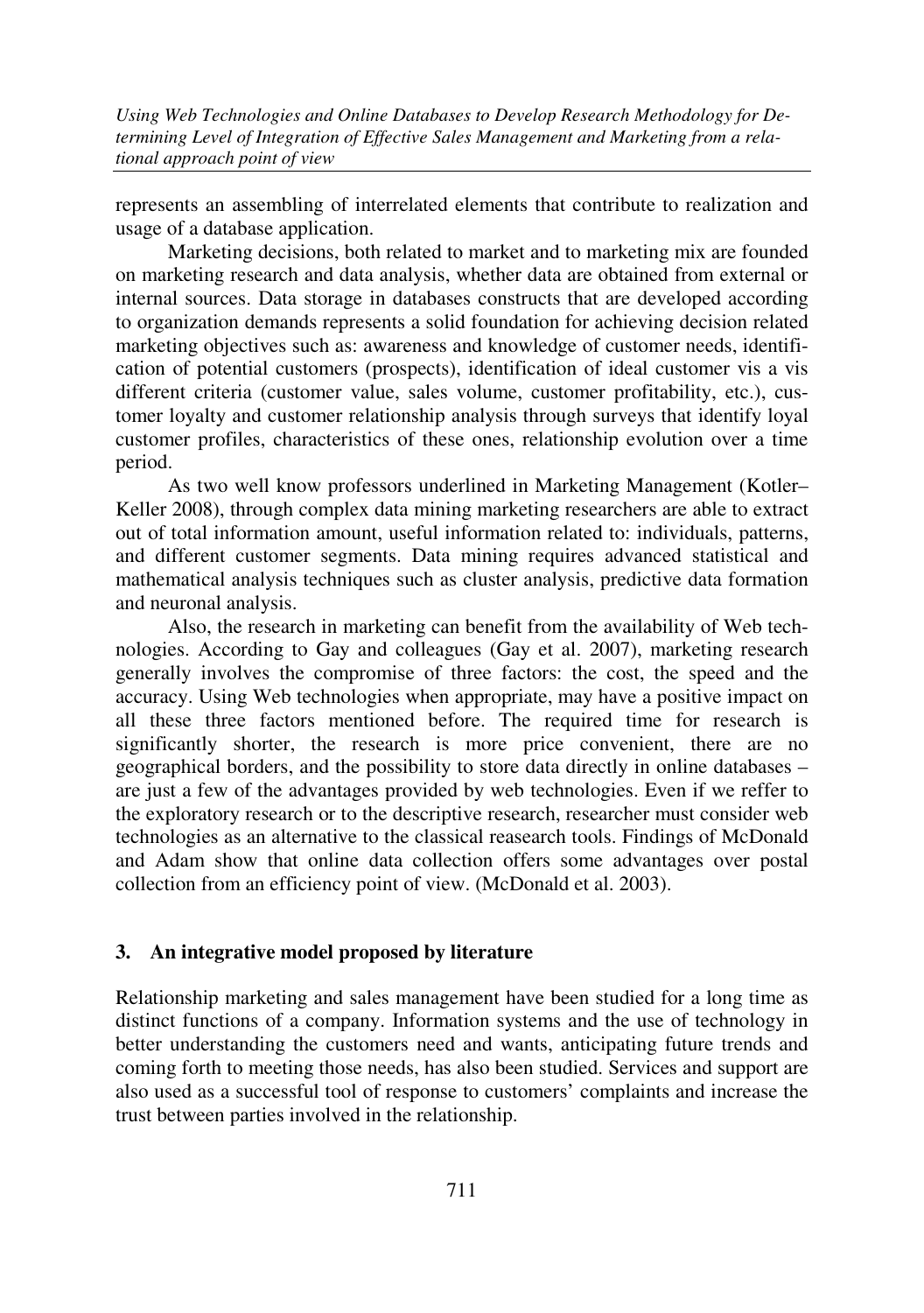The premise of this integrative conceptual model is that by strategically integrating all these functions the overall effectiveness and performance of the company will synergistically evolve, as exhibited in Figure 1.



*Figure 1*. Integrative model

*Source***:** after Ngai, E.W.T., (2005), Customer relationship management research, Marketing Intelligence and Planning, 23, 582-605

# *2.1. The Evolution of Marketing and Sales Integration*

In the last century, the marketing concept and sales management have changed due to the changes in the marketplace. There are four main orientations that can be identified in this evolution: production orientation, sales orientation, marketing era and partnering era.

#### *2.2. Production orientation*

Prior to 1930 and after the World War II the demand for products exceeded the supply. The business world equated marketing with selling. Under this business perspective, the key into achieving profitability was greater sales volume and the marketing main responsibility was to sell what the company produced. Competition was limited, customers had no alternative or competing products to chose from. Compa-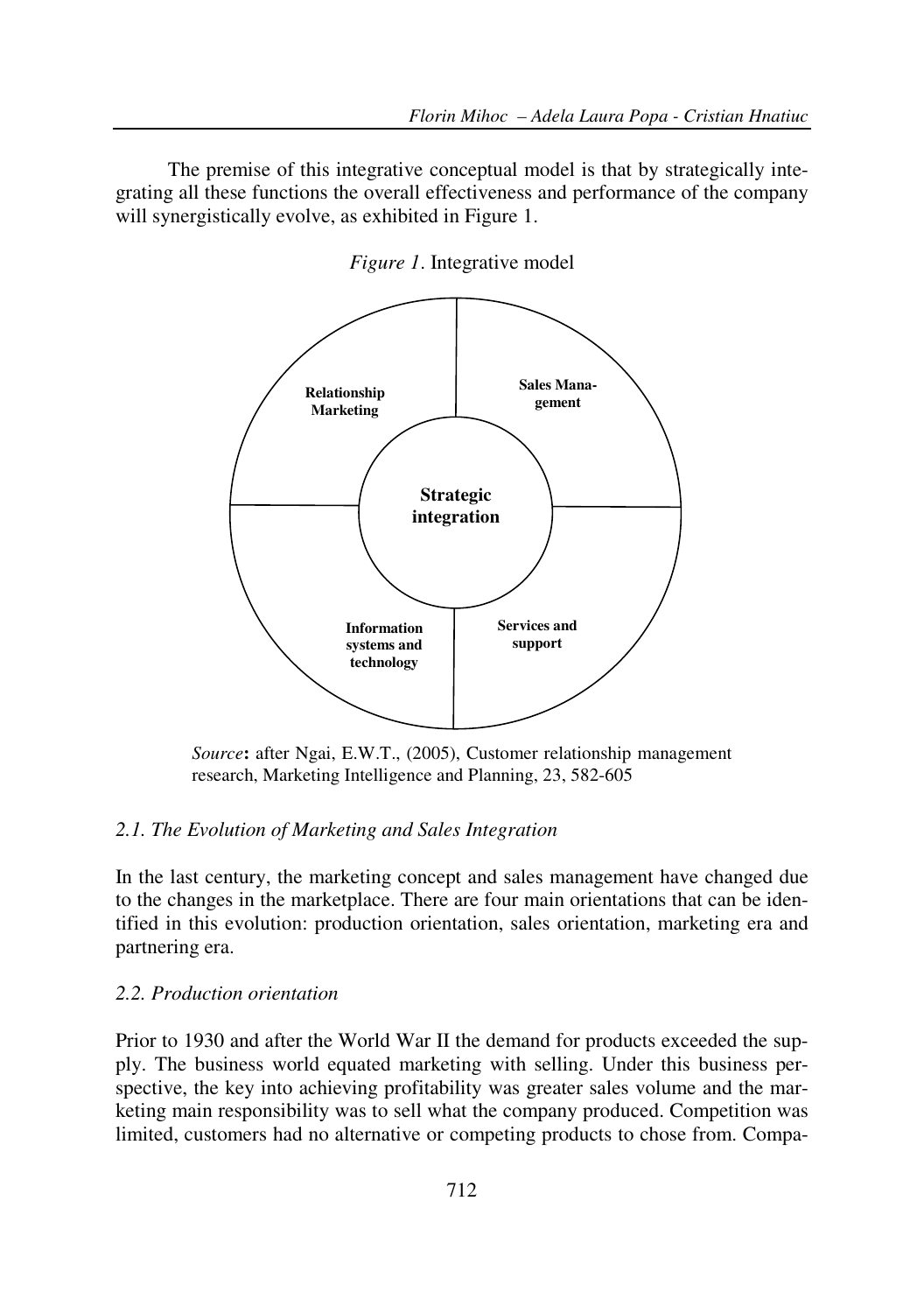nies had little concern for buyers' needs and developing new products in order to satisfy those needs. The role of production oriented marketing and sales management was dominated by taking orders and promoting existing products.

## *2.3 Sales orientation*

After the initial production orientation, the marketing concept evolved and the sellers market shifted to a buyers market. There were not enough customers to buy all the products that were manufactured and the competition among companies increased significantly. The role of marketing shifted into creating and increasing demand to existing products and engaging into aggressive selling techniques. The customer was presented to the product and convinced to buy it even if he didn't want or need the product.

#### *2.4. Marketing Era*

As the economy matured into a consumer society, the post war conditions of scarcity were replaced by increased competition, an abundance of manufacturers and brands, a more increasing customer influence over companies. The marketing concept was introduced as a response to these factors and as an influencer. The marketing concept is a business philosophy emphasizing that the key to business success is to satisfy customers needs (Webster 1988). According to this philosophy, all of the company's employees, not just marketers, need to be involved in marketing activities and toward satisfying customer needs. Research and development departments designed products customers want, not just products that were challenging to design. Production started to build products that were needed on the market, not just easy and cost effective to produce. Marketing departments engaged in activities of identifying customers' needs and solving customers' problems. The aggressive sales orientations as volume, price and promotional orientations were seen as less profitable than focusing on the needs of a particular set of customers. The view was that the company must service a selection of customers, specifically those that were the most profitable.

 Selling became more complicated, due to increased market and customer complexity. Salespeople developed a greater product knowledge, better communication tools and improved their usage of new technology advantages in reaching customers. For example, salespeople made use of new computing technologies: databases were employed and populated with the use of telemarketing, increased complexity of reporting offered new opportunities and niches and by the turn of century, the internet started to offer new tools in marketing and sales management.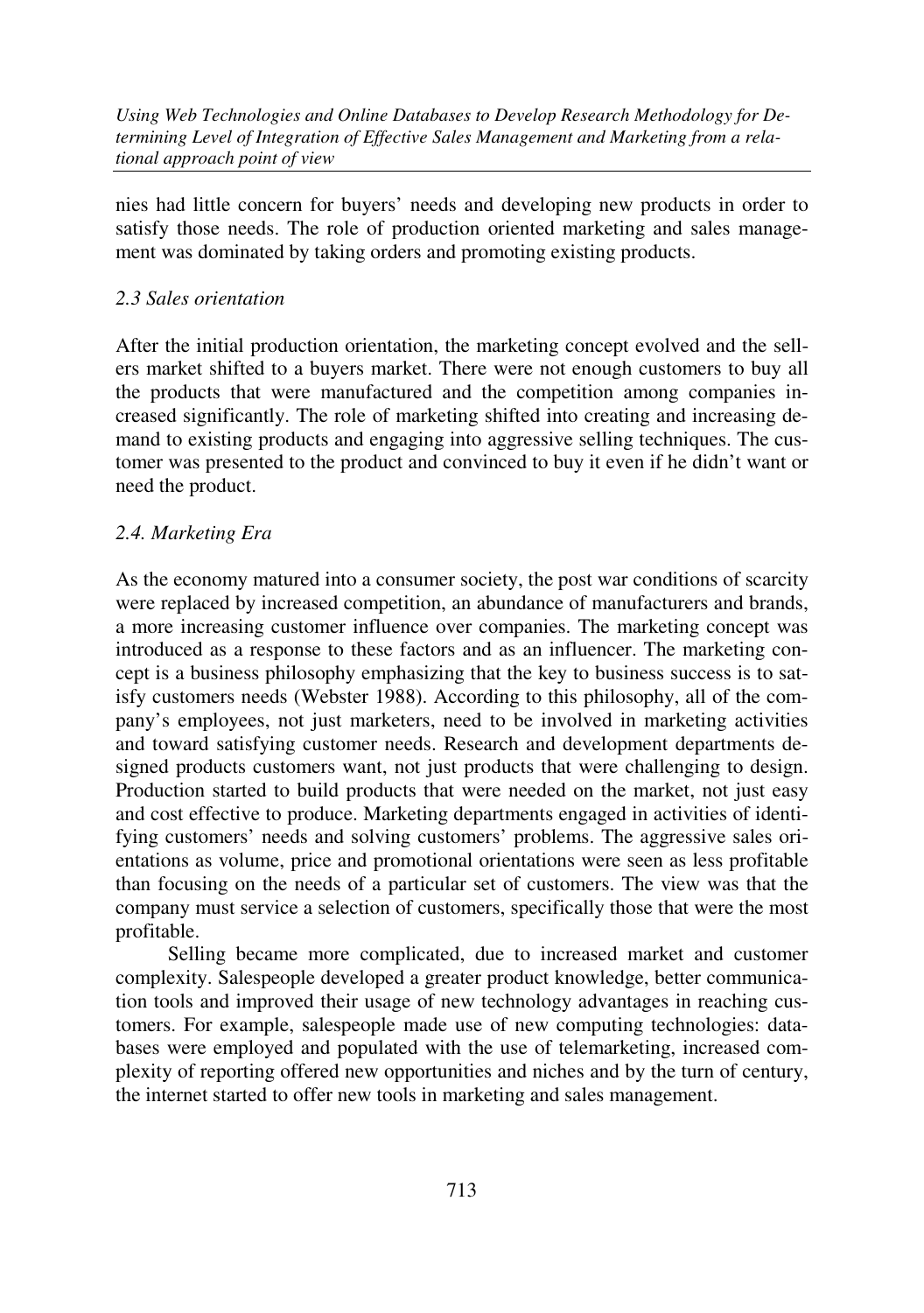#### *2.5. Partnering Era*

By early 1990's both companies and customers recognized the strategic advantages that can be obtained by working together. Rather than treating each party as a one time customer / seller, long term relationships offered an increased synergy effect. Manufacturers developed close, long term relationships with a selection of suppliers, and by freely exchanging information the suppliers could develop tailored and customized products to the manufacturer.

 Marketing became oriented towards value creation. Value represents the difference between the benefits that can be obtained from a specific product or service, and the respective cost of that product. A benefit represents the subjective perception of the customer and how that product improves his or her current situation. If the perceived benefit is bigger than that of competition, than the total value of the customer will increase. Through a long term relationship, customers can offer to the company important information regarding perceived value. Thus, marketing department's responsibility is to closely work with customers to develop solutions that enhance the profits of both. In this capacity, marketing has two roles. First, it must develop a deep understanding of the customers needs and convince him that the company has the capabilities to satisfy those needs. Secondly, it must be sufficiently influential in order to strategically integrate all of the company's functions in order to create a customized offer to the customer's needs.

#### *2.6. Integration of the RM and SM*

In order to define integration of RM and SM we can start from a very early definition developed by Lawrence and Lorsch (1969) who noted that integration is "the quality of the state of collaboration that exists among departments that are required to achieve unity of effort by the demands of the environment" (Lawrence–Lorsch 1969). Whilst a more recent work set the broad perspective, yet still vague general notion, that of Song, Xie, and Dyer (2000) who opinate that integration is involvement, information, quality, and harmony. We agree a more recent definition worked by a group of professors who went into deeper insight and more specific terms. Rouziès and colleagues (2005) which view that sales–marketing integration as the extent to which activities carried out by the two functions are supportive of each other. They also underline that in order for the two functions to be supportive for the other there are two prerequisites: consistency and congruency need with each other and coordination need for the timing of the activities between the two departments (i.e the timing of a salesperson's meetings to a customer to introduce a new product or service must be aligned with marketing's launch of the advertising campaign for that item).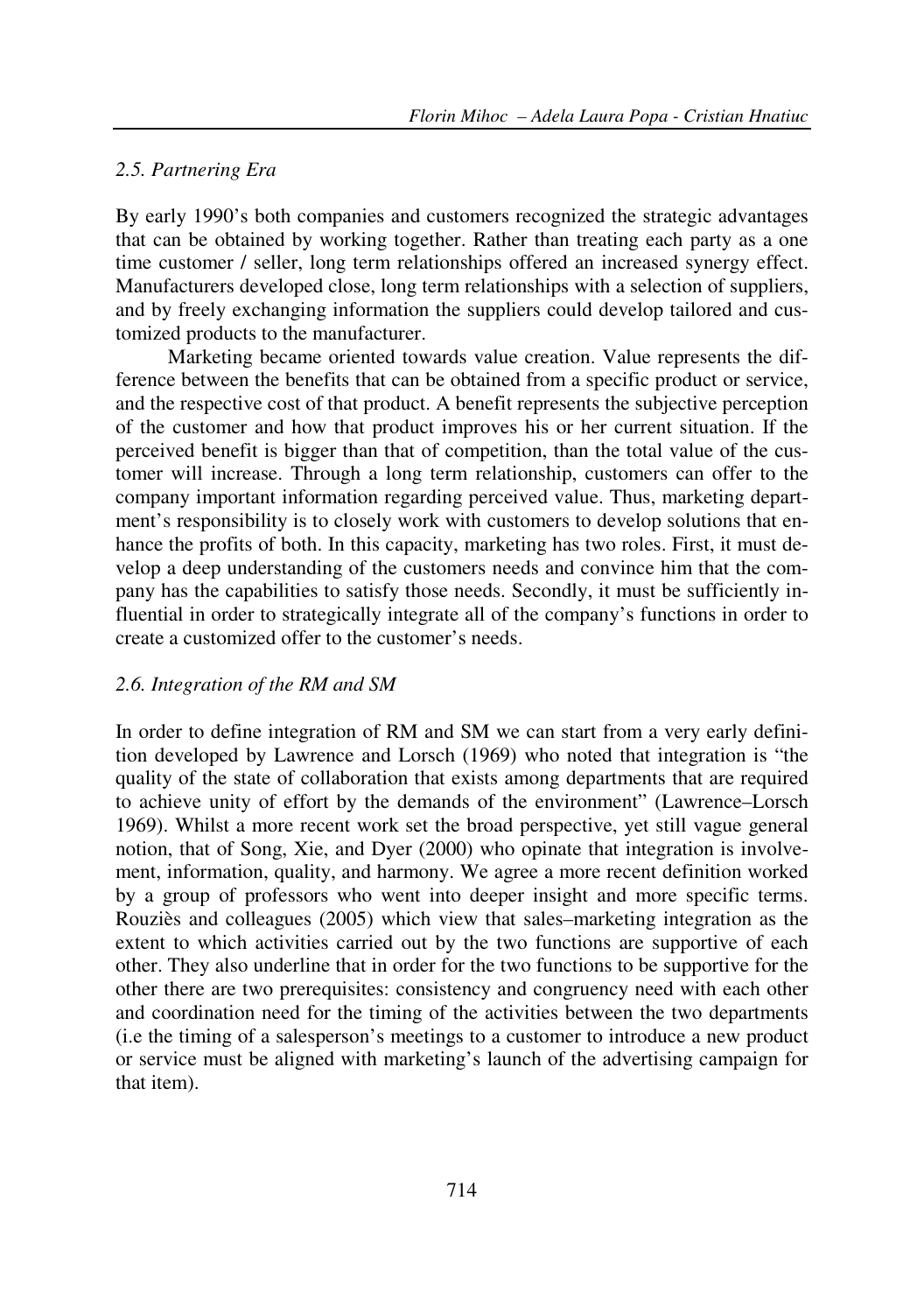It is worth underlying that sales–marketing integration is a dynamic process in which the two functional areas create more value for their firms by working together than they would create by working individually (Rouziès et al. 2005).

In order to illustrate this need for integration between the two key functions we will use The Venn Diagram, in Figure 1. The activities in left circle are primarily marketing function tasks, valuing input from sales, while the ones from the right are executed by sales using input data from marketing. At the intersection between the two are activities that can be performed only through coordinated effort between sales and marketing.



*Figure 2.* Example of Sales and Marketing Tasks Integration

#### **3. Literature review considerations. Proposed model**

Wotruba (1991) suggests the nature of personal selling, like marketing, has evolved through the four eras: production, sales, marketing, and partnering. Main aim of the sales force in the partnering era, which is the interest of this paper is to develop and

*Source:* Zoltners (2004)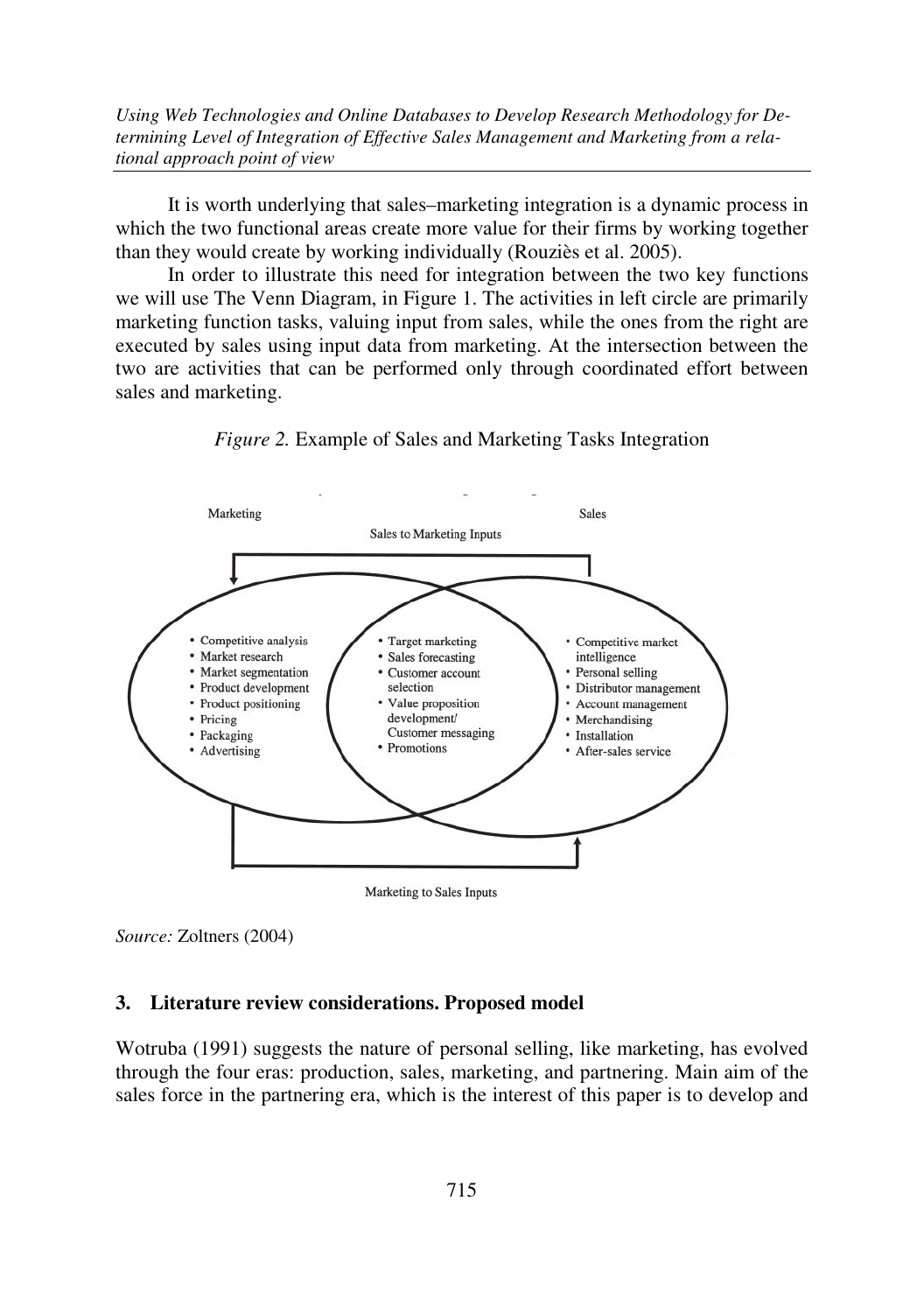maintain relationship exchanges under overall objective of the salespeople to develop long term relationship with the customers

We propose the following paradigm shift as the position of this paper for the partnering era and role of the sales organization developed by Weitz and Bradford (1999) who argue that there are three major differences between the partnering role and the other roles: (1) the focus of interpersonal communications - managing conflict versus influencing purchase decisions; (2) the salesperson's objective - building and maintaining the relationship with the customer versus maximizing short-term sales; and (3) the unit of analysis-- the sales team versus the individual salesperson.

Although effective selling and sales management are often critical to marketing success, and vice versa it is relatively more facile to evaluate the first, as results of sales are readily measurable, while effectiveness of marketing activities (marketing strategies, advertising campaigns and promotional programs) are often more ambiguous.

In light of this relationship-oriented approach (Weitz–Bradford 1999), many firms with salespeople in partnering roles are taking into the account additionally to the traditional output measures of sales effectiveness such as sales, sales to quota, and gross margin, measures of customer satisfaction and even using these satisfaction measures as part of the incentive compensation for their sales force. (Lambe et al. 1997).

Effectiveness appraisal in the partnering role is based on knowledge of what the seller can do and what the buyer will want to do in the future that is why furthermore collecting, storing and valuing key data about customers and developing customer base knowledge in a very dynamic context of current market through web technologies and online databases is vital for overall company effectiveness.

In order to attain integration some companies use so called integrators, assigning people tasks roles. Typically such integrators have the responsibility for improving the interactions between the two functional areas, however they do not have formal authority to involve in decision making related to specifics. If we are referring to the whole sales and marketing integration effectiveness, literature reveals some of the factors that enhance the effectiveness of integrators are (Rouizés et al. 2005):

maintaining a balanced orientation that recognizes the perspectives and goals of the sales and marketing functions

- providing integrators with the information, responsibility, and conflict management skills necessary for resolving conflicts that develop between sales and marketing

- using unique knowledge and skills as a basis for influence rather than formal authority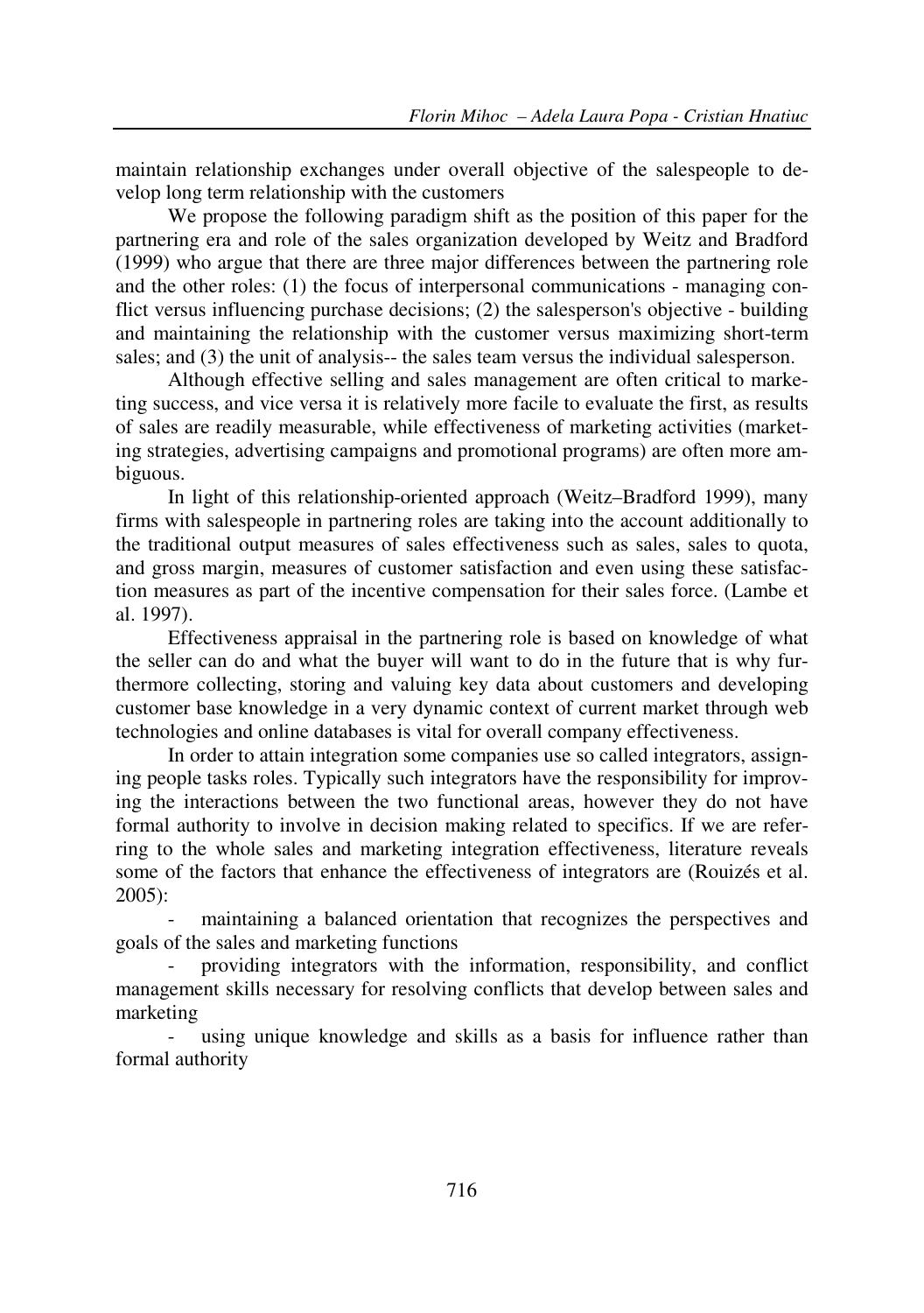# **4. Methodology**

However, not much research has been conducted on such topics as the integration of Sales Management (SM) and Relationship Marketing (RM) with the use of electronic applications such as web technologies or online database, and how to make this construct functionable and superior to merely distinct and individual aim and action of the two functions.

These observations within literature review section lead to the key hyphotesis that the greater level of sales-marketing integration the higher the business performance of the SMEs from western area of Romania. This primary hyphotesis is at the very core of this present paper.

First step of the model is to demonstrate there is a correlation between level of integration between relationship marketing and sales management within SMEs in the western region of Romania. Afterwards, we will measure the existing relationship level and group the analyzed companies in four clusters, based on the definitions of each of these categories as presented by Philip Kotler, Neil Rackham, and Suj Krishnaswamy (2006), as follows:

Undefined - The first category refers at companies where the relationship between marketing and sales is undefined. In such a situation, both Marketing and Sales coexist mostly as independent entities and are preoccupied with their own activities, plans;

- **Defined -** Second type of relationship illustrate companies where SM and RM are characterized by a defined relationship. In this case, units are merely tolerating each other; there are processes and rules created in order to prevent conflicts. Also, under defined relationship they start to build a common language and, for some major events as trade shows and customer conferences, they work together;

- **Aligned -** There is a third type, where the relationship between Marketing and Sales is best described as aligned and includes companies where there is a specific border between the two groups, however this is flexible. They understand each others role;

- **Integrated -** The fourth category will consist of companies where the relationship between the two is integrated. Integration characterizes companies where Marketing and Sales work together; the boundaries between them are vague, they share structures and processes, develop and implement share metrics.

In order to explore the existing situation and to demonstrate the hypothesis that there is a strong relationship between effective Sales Management and Relationship Marketing, we adopted a quantitative research designed in part confirmatory – in order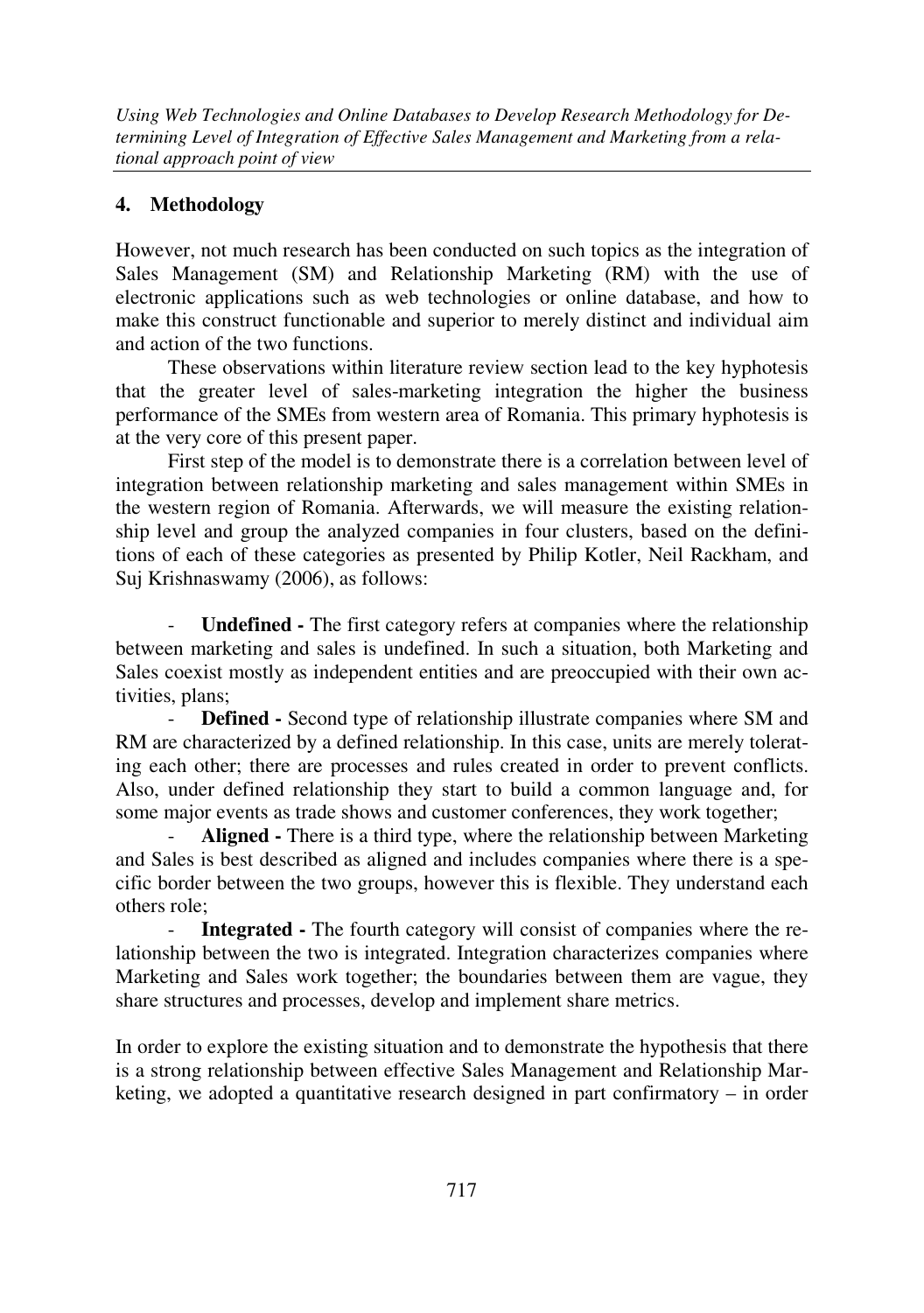to demonstrate the hypothesis  $-$ , and in part exploratory  $-$  so as to analyze the situation for the SMEs in western region of Romania.

# *4.1. Research instrument*

In order to collect the necessary data, we will use instrument for research the questionnaire adapted after the one proposed by Philip Kotler, Neil Rackham, and Suj Krishnaswamy (2006). Questionnaire is made of twenty statements, each of them being rated on a scale from 1 to 5, where 1 means strongly disagree, 2 – disagree, 3 – neither, 4 – agree and 5 - strongly agree. The statements in the questionnaire are as follows:

- Our sales figures are commonly in a very close range to the sales forecast.

If the situation and overall results are negative neither function criticizes the other.

Marketing people with specific roles in relationship development often conduct meetings with key customers and prospects during the sales process together with sales reps.

Marketing function (relational) always solicits participation from Sales in drafting the marketing plan and overall relational focused strategies and tactics.

Sales force believes the collateral supplied by Marketing is a valuable tool to help them improve sales results.

The sales force willingly cooperates in supplying feedback requested by Marketing, and there is a continual information sharing among the two functions related successful and unsuccessful customer experiences. (i.e re-acquisition rate, cross-buying, revenue generated from refferals).

There is a great deal of common language within the company between Sales and Marketing and both compartments understand how can contribute to create customer value.

The heads of Sales and Marketing regularly confer about upstream (strategic) issues such as idea generation, market sensing, and product development strategy.

- Sales and Marketing work closely together to define segment buying behavior and are integrated in serving the needs and achieving customer loyalty within our target markets.

When Sales and Marketing conduct meetings, they do not need to spend much time on dispute resolution and crisis.

The heads of Sales and Marketing collaborate on business planning for products and services that will not be launched for two or more years.

We discuss and use common metrics for determining the success of Sales and Marketing both quantitative and qualitative. (i.e customer retention rate, customer satisfaction-dissatisfaction, customer lifetime value).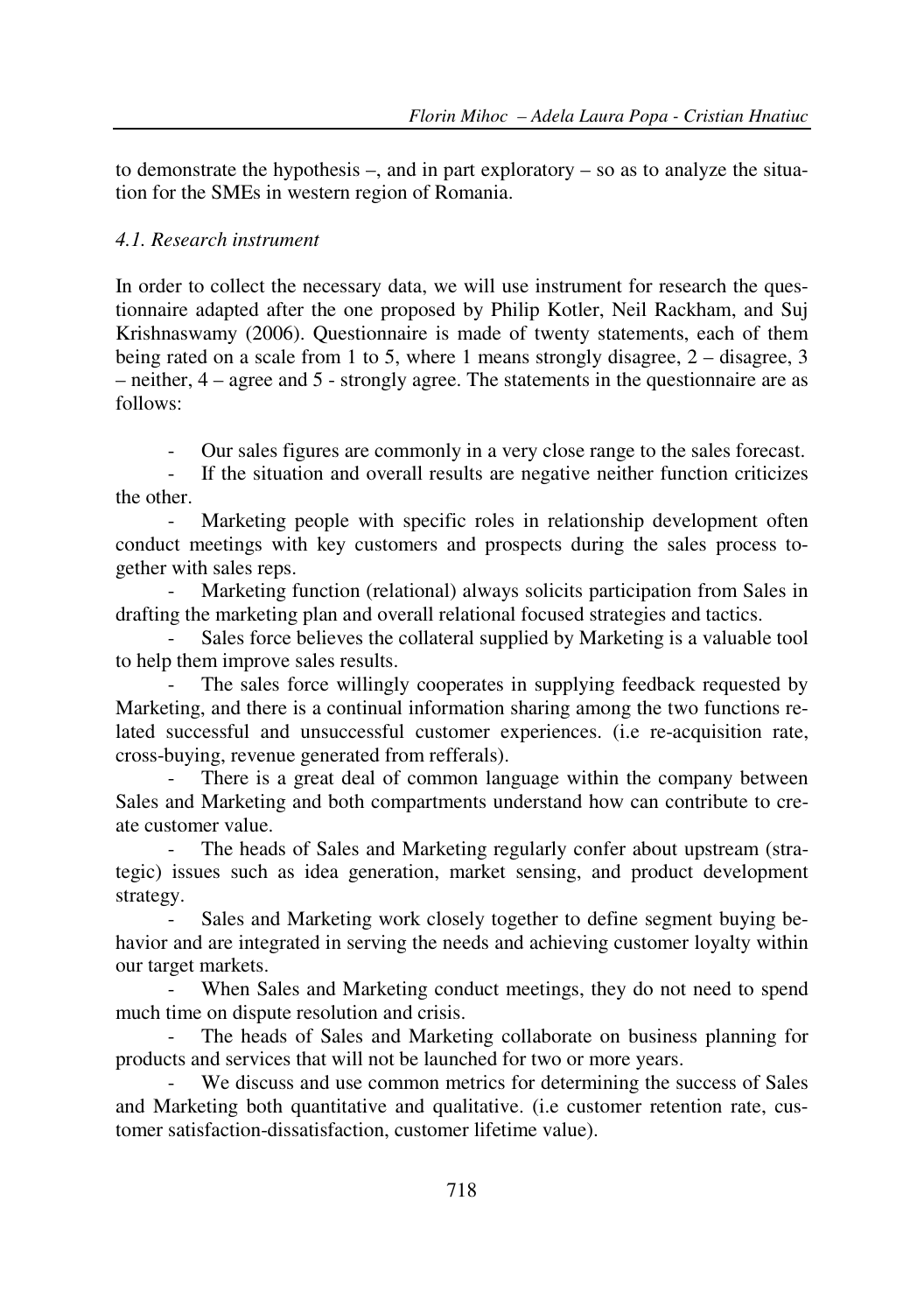Marketing actively participates in defining and executing the sales strategy for individual key accounts, acting as relational managers.

- Sales and Marketing manage their activities using jointly developed business guidelines, processes, or pipelines that span the business chain – from initial market research to customer service and long-term partnerships.

Marketing makes a significant contribution to analyzing data from the sales funnel and using those data to improve the predictability and effectiveness of the funnel.

- Sales and Marketing share a strong "We rise or fall together" culture.

Sales and Marketing report to a single Chief Sales and Relationship Marketing, or equivalent C-level executive.

There's significant interchange of people between Sales and Marketing.

Sales and Marketing jointly develop and deploy training programs, team building, different events, and learning opportunities for their respective staffs.

Sales and Marketing actively participate in the preparation and presentation of each other's plans to top executives.

Valuing the same scoring methodology as originally developed by Philip Kotler, Neil Rackham, and Suj Krishnaswamy in Harvard Business Review (2006) we will include in the Undefined relationship category the companies scoring between 20 and 39, in the Defined relationship category the companies scoring between 40-59, in the Aligned relationship category the companies scoring between 60-79 and within the Integrated relationship category the companies scoring between 80-100.

The population elements will consists of the SMEs companies in western region of Romania, more specific those registered in the area of seven counties (Maramures, Satu Mare, Zalau, Cluj, Bihor, Arad and Timis). Moreover, these organizations will be considered suitable only if they have a distinct marketing department included in their organization structure with an orientation and practice of specific relationship marketing policies and practices. In order to clarify the SME concept, we will further render to the definition for SMEs as given by the European Commission in 2006, which is in vigor in Romania as member state as well, it states the following: "an enterprise is considered to be an SME if it employs no more than 250 persons and it has an annual turnover not exceeding EUR 50 million and/or an annual balance sheet total not exceeding EUR 43 million" (European Commission, 2006). In order to be able to efficient collect and analyze data, the questionnaire will be published on a web-site and the link will be sent via email to the management of the selected companies, who are in the position to evaluate and provide accurate info and scale the statements. After feedback will be transmitted by the companies the data will be automatically collected in an online database, which is specially designed to store them in order to provide the most appropriate way to be further proc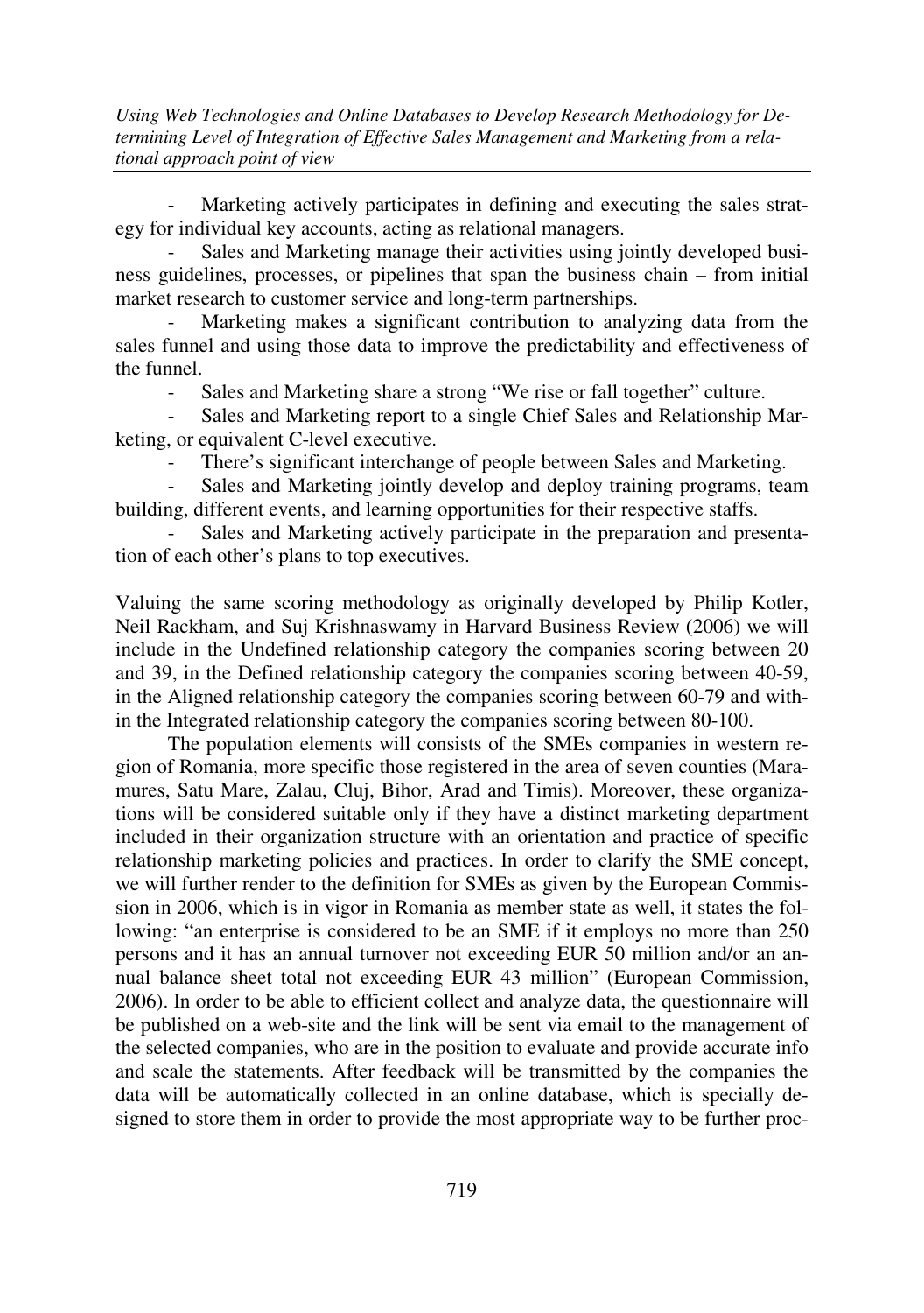essed. Prior to processing the data will be imported in specialized statistical software. Using statistical and mathematical analysis techniques such as correlation indicators, analysis of cross-classifications, cluster analysis or basic statistics the necessary data and indicators will be generated to eventually demonstrate the hypothesis that the relationship marketing vision is correlated with effective sales management and will allow us to unveil the image of the situation regarding the relationship between RM and SM for Western Romanian SME companies.

### **5. Conclusions - Limitations, managerial implications & research avenues**

Main aim of this work was to develop a methodology that uses web technologies and online databases in order to determine integration of RM and SM in the range of SMEs companies in western region of Romania.

This whole enterprise is constituted as a tree phased process: diagnosis, development and design. In the first phase of diagnose we sought to determine the type of relationship between RM and SM, beginning with the premise that there is a direct and integrative relationship that results in superior performance for the sales and marketing. This methodology using online web tools and databases with some advanced statistical algorithms will be able to cluster the organizations in search according to the four types of functionalities existing between their sales and marketing, as described in the respective section: undefined, defined, aligned and integrated.

Secondly, development phase will seek to identify ways and strategies, methodologies that reveal integrators and to set the workable interdependencies between the two functions. Such shared metrics for instance are establishing a sales goal to which both teams commit. Important aspects define key sales metrics—such as number of new customers and closings—for salespeople. Some of the most common measures are percent of sales quota achieved, number of new customers, number of sales closings, average gross profit per customer, and sales expense to total sales. Also here, some of the common impediments to integrations, costs and drawbacks for integration will be considered.

Design's purpose is to value those integrative, devices, mechanisms and tools identified within previous two stages and to validate them through scientific methodology before empowering managerial staff with them.

There are definitely limitations to present survey as it represents only the first stage in what is intended as a multi-phased research, with this one being just the first step. There are for sure facets of the integration of the two functions which are not yet to be taken into account. For instance, present paper does not take into consideration costs associated with the integration and perils of excessive integration (i.e.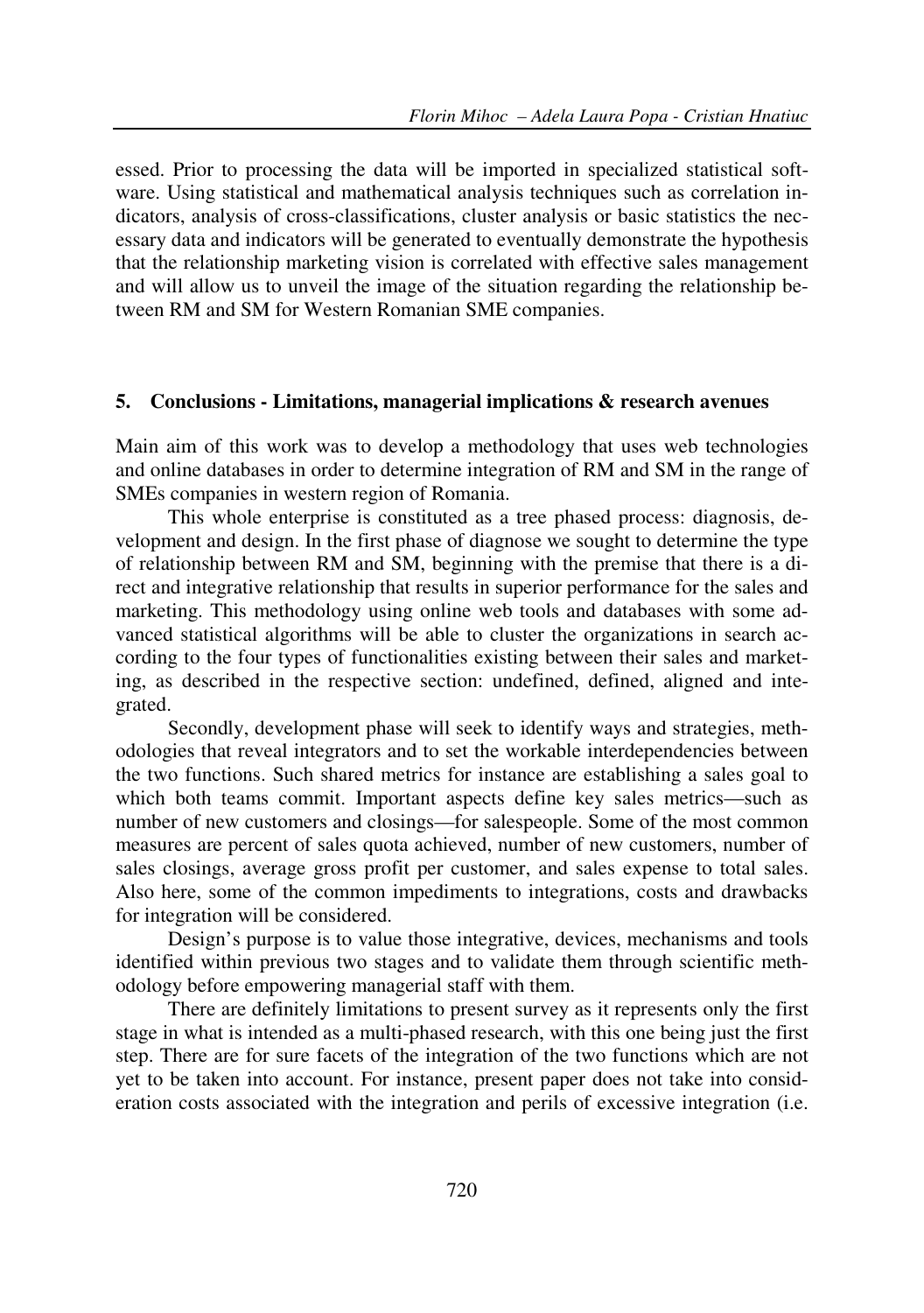costs of using additional people-integrators, costs and efforts resulting as a consequence of excess of communication).

As for implications for managerial practice of the paper, executives from both sales and marketing will gain a wealth of understanding and insight of how sales and marketing can be aligned to each other, tuned to jointly aim towards shared goals, evaluate themselves by shared metrics and conduct planning and executing activities in common. Managers from surveyed SMEs and not only will have at disposal a relevant set of indicators, variables. As development phase of the research project aims developing an integrative model of work between marketing and sales departments and teams improves overall company performance.

Future research avenues for the next phases of the work will aim to measure intensity of the relationship of the two functions and more specifically to identify key complementary activities from the two areas and determine how they influence each other and to select a distinct set of integrators, factors that facilitate and promote integration process. Starting from some of the limitations of this paper in the future will look at the conditions affecting the trade-off between these costs and benefits of integrations, which are likely to moderate the integration–performance relationships. Will identify those moderators and elaborate on their content, influence and effective usage. Another important matter which will be further analyzed is that of ways and mechanisms for improving sales and marketing integrations and some of the literature proposed solutions on this topic.

We believe that synergies attained through RM and SM integration that enables SMEs to achieve superior performances while resulting in reduced internal misuse of energies and focus achieves a higher relational objective, that of helping former combatants (sales and marketing) to become allies towards same goals. One of the most valuable aspects of this present paper is represented by the fact that is a premiere in national literature, according to our knowledge no such survey on the topic has been conducted at a local, regional or national level for SMEs throughout Romania.

#### *References*

Aberdeen Group 2002: Bridging the Divide: Process, Technology, and the Marketing/Sales Interface. *Marketing View Point,* 15, 10, 1–12. p.

Bălan, C. 2007: Managementul relatiilor cu clientii: valente strategice, operationale şi analitice. *Revista de Marketing Online,* Vol. 1, Issue 3, 6-17 p.

Futrell, C.M. 2000: ABC's of Relationship Selling, McGrawHill, New York.

Futrell, C. M. 2002: Fundamentals of selling, customers for life. McGraw Hill, Columbus OH, New York.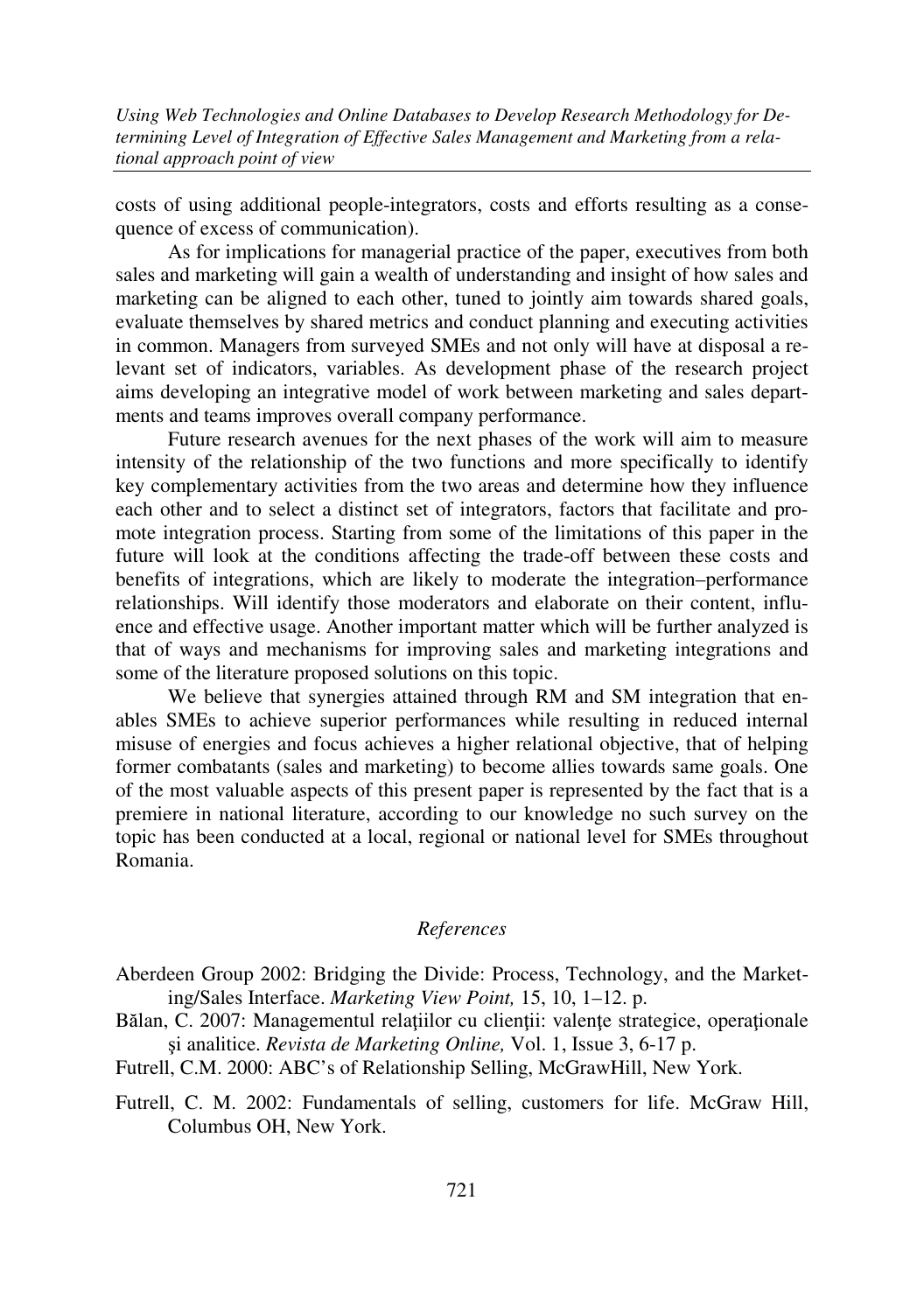Gay, R. – Charlesworth, A. – Esen, R. 2009: Online Marketing. A customer-led approach. Oxford University Press, Oxford.

Geiger, S. – Guenzi, P. 2009: The sales function in the twenty-first century: where are we and where do we go from here? *European Journal of Marketing*, Vol. 43 Issue 7/8, 873-889. p.

- Grayson, K. Ambler, T. 1999: The dark side of long term relationship in marketing services. *Journal of Marketing Research*, 36, 1, 132-141. p.
- Gummesson, E. 2002: Relationship Marketing in the new economy. *Journal of Relationship Marketing*, 1, 1, 37-58. p.
- Homburg, C. Jensen, O. Krohmer H. 2008: Configurations of Marketing and Sales: A Taxonomy. *Journal of Marketing* Vol. 72, 2, 133–154. p.
- Jones, E. –Brown, S. P. Zoltners, A. Weitz B. A. 2005: The Changing Environment of Selling and Sales Management. *Journal of Personal Selling & Sales Management,* Vol. 25, Issue 2, 105–111. p.
- Kotler, P. Keller, K. 2008: Management Marketing. V-th edition, Editura Teora, Bucharest.
- Kotler, P. Rackham, N. –Krishnaswamy, S. 2006: Ending the War Between Sales and Marketing. *Harvard Business Review,* 84, 7/8, 68-78. p.
- Lambe, C. J., Spekman, R. 1997: National Account Management: Large Account
- Selling or Buyer-Seller Alliance, *Journal of Personal Selling and Sales Management*, 17, Fall, 61-74p.
- Lawrence, P. R. Lorsch, J. W. 1969: *Developing Organizations: Diagnosis and Action*. Addison-Wesley Publishing Company, Upper Saddle River.
- McDonald, H. Adam, S. 2003: A comparison of online and postal data collection methods in marketing research. *Marketing Intelligence & Planning*, 21, 2, 85- 95. p.
- Ngai, E.W.T. 2005: Customer relationship management research. *Marketing Intelligence and Planning*, 23, 6, 582-605. p.
- Pop, N. Al. Petrescu, E-C 2008: Marketing et gestion de la relation client. Editura Uranus, Bucharest.
- Pop, N. P. Mihoc, F. Fotea, I. S. Pop L. N. 2009: A Holistic Approach of Relationship Marketing in Launching Luxury New Products. Case Study: Research of the Demand for Housing in Residential Complexes in Oradea, *The Annuals of University of Oradea – Economic Science*, University of Oradea Publishing House.
- Popa, A. L. Sasu, D.V. 2008: Marketing Databases The Shortest Way to Client's Heart. *The Annuals of University of Oradea – Economic Science*, University of Oradea Publishing House, Tom XVII 2008.
- Rouziès, D. Anderson, E. Kohli, A. K. –Michaels, R. E. –Weitz, B. A. –. Zoltners, A. A. 2005: Sales And Marketing Integration: A Proposed Framework. *Journal of Personal Selling & Sales Management,* Vol. 25, Issue 2, 113–122. p.